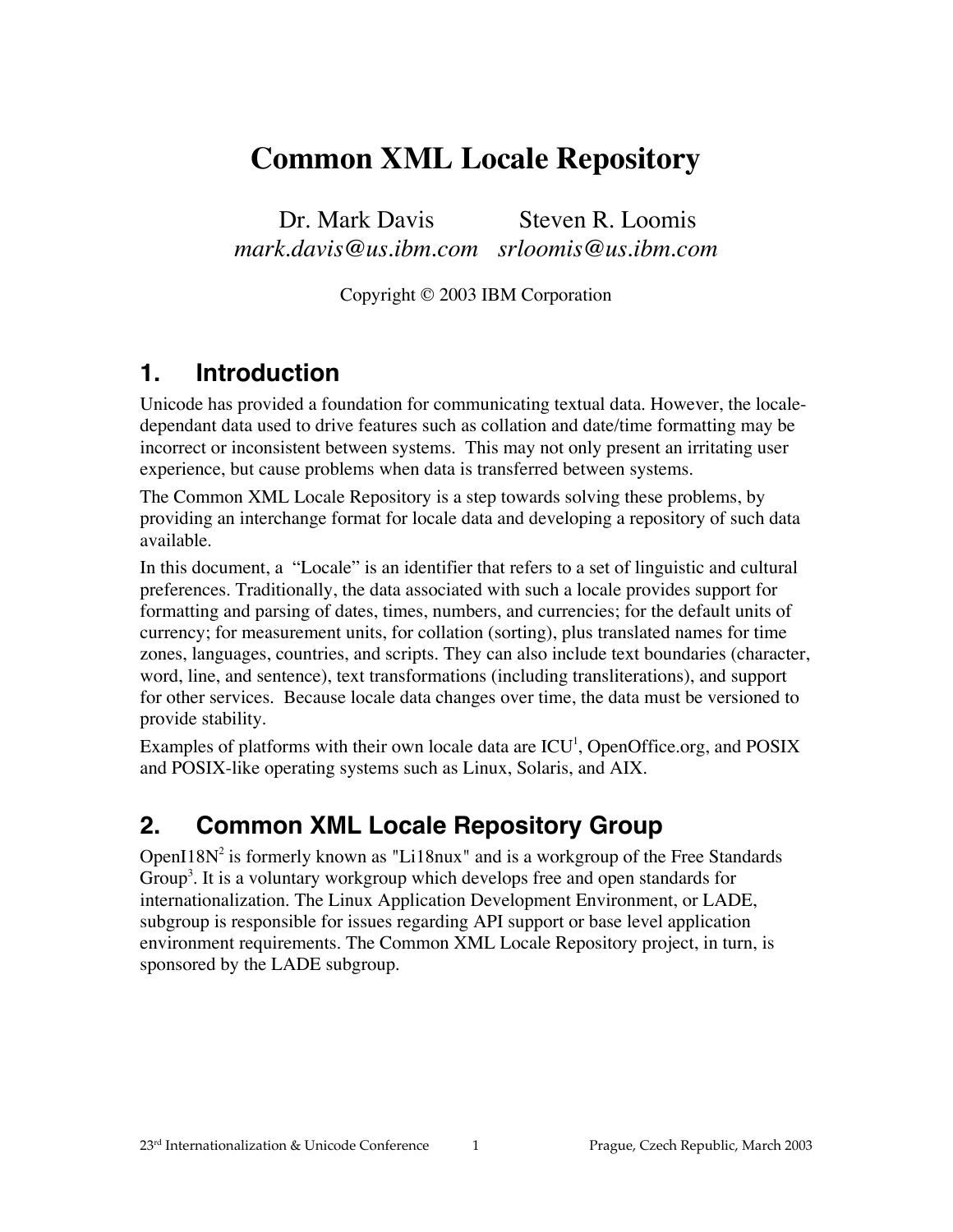# **3. Objectives**

The goals of this project are to:

- *1. Produce a common format for the encoding and interchange of locale data, as an XML locale markup language specification.*
- *2. Collect locale data from a variety of platforms.*
- *3. Make a repository of such data available for download by the public.*
- 4. *Implement a process whereby data is determined to be valid, and labeled in the repository as such.*
- 5. *Provide enablement for Web Services<sup>4</sup> as defined by the W3C Web Services task force. Allow web services to have consistent locale information regardless of underlying platform, operating system, or software version. Provide a way to access locale data that a client-specified platform would expect (for example, a server requesting Windows data for a locale).*

# **4. The Locale Repository**

Locale data will be collected from various sources, and made available via the repository. Currently, the Repository exists as a source code control database. Data will be accessible via HTTP as well, to enable automated tools for importing portions of the repository into different environments.

The repository distinguishes from data gathered from different platforms, for example, ICU, openOffice.org, and Solaris.

The repository is designed to allow access to the locale data for use in application environments, for example to create a set of POSIX locales based on data in the repository, and also to enable comparisons of data between platforms.

Tools have already been developed which can compare between multiple platforms in the repository. A process will be defined whereby data is submitted to experts for vetting, and then marked as such in the repository.

Discrepancies found when comparing data collected as of this writing only reinforce the need for such a common repository. Some of these differences seem to be errors, while others may indicate regional differences, or even personal preferences of the people verifying/collecting the data. The use and spelling of abbreviations vary somewhat from platform to platform, as do punctuation and case.

# **5. Locale Data Markup Language**

 $LDML<sup>5</sup>$  is the XML format for specifying locale data in the repository. Each locale's data is stored in a separate XML file, for example  $fr \text{ }B\text{ }E\text{ }x$  and or en. xml, and the top level element is named <localeData>.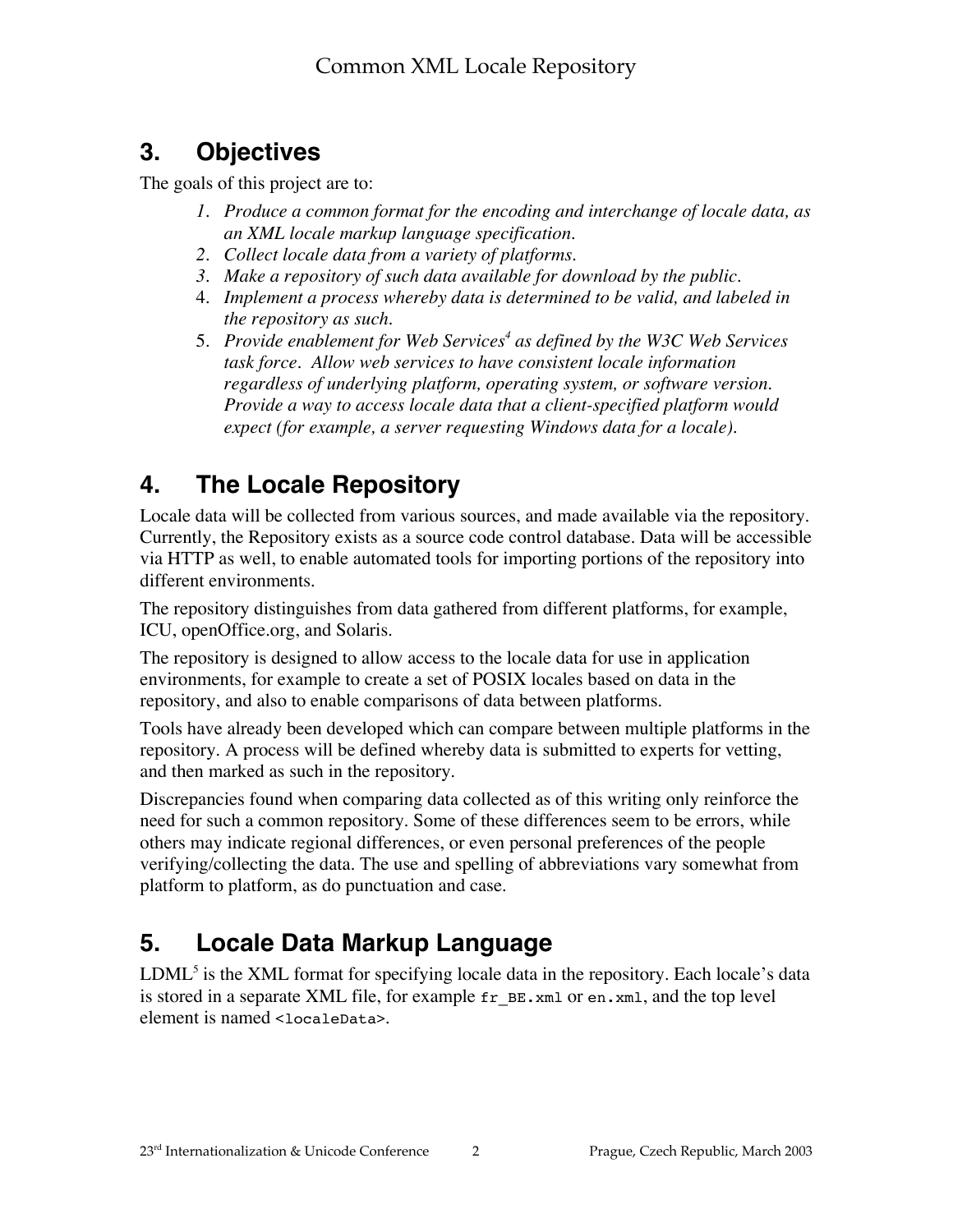### **5.1. Locales and the <identity> Element**

Locales consist of four parts: the language, the territory, the variant, and finally any locale options. Only the language code is required.

Here are some example locales:

| Locale                                       | <b>Description</b>            |
|----------------------------------------------|-------------------------------|
| En                                           | English                       |
| fr BE                                        | French in Belgium             |
| de DE                                        | German in Germany             |
| SV FI AL                                     | Swedish in Finland, Aland     |
|                                              | region.                       |
| de DE@collation=phonebook, currency@pre-euro | German in Germany, with       |
|                                              | Collation according to        |
|                                              | phonebook order, and Currency |
|                                              | in pre-Euro form.             |

Language and Territory<sup>6</sup> codes follow ISO-639<sup>7</sup> and ISO-3166<sup>8</sup>, respectively. Two-letter codes are used where they exist, otherwise three-letter codes are used. (See also the OpenI18N convention on locale naming<sup>9</sup>, and RFC 3066<sup>10</sup> standards for language tagging.)

The variant codes specify particular variants of the locale, typically with special options. For example, the variant "AL" specifies Åland, an autonomous region of Finland.

Options are key-value pairs which request alternate forms of the locale. The currently defined types are collation, currency, and calendar.

Below is an example <identity> element, which identifies the locale data as being part of the sv\_FI\_AL locale (that is, sv\_FI\_AL.xml).

```
<localeData>
  <identity>
  <version number="1.1">Various notes and changes</version>
  <generation date="2002-08-28"/>
  <language type="sv"/>
  <territory type="FI"/>
  <variant type="AL"/>
  </identity>
</localeData>
```
### **5.2. Inheritance**

Besides taking up space in the Repository, redundant data adds needlessly to the maintenance burden. LDML relies on an inheritance model, whereby the resources are collected into bundles, and the bundles organized into a tree. Data for the many Spanish locales does not need to be duplicated across all of the countries having Spanish as a national language. Instead, common data is collected in the Spanish language locale, and territory locales only need to supply differences.

The parent of all of the language locales is a generic locale known as root. Wherever possible, the resources in the root are language and territory neutral.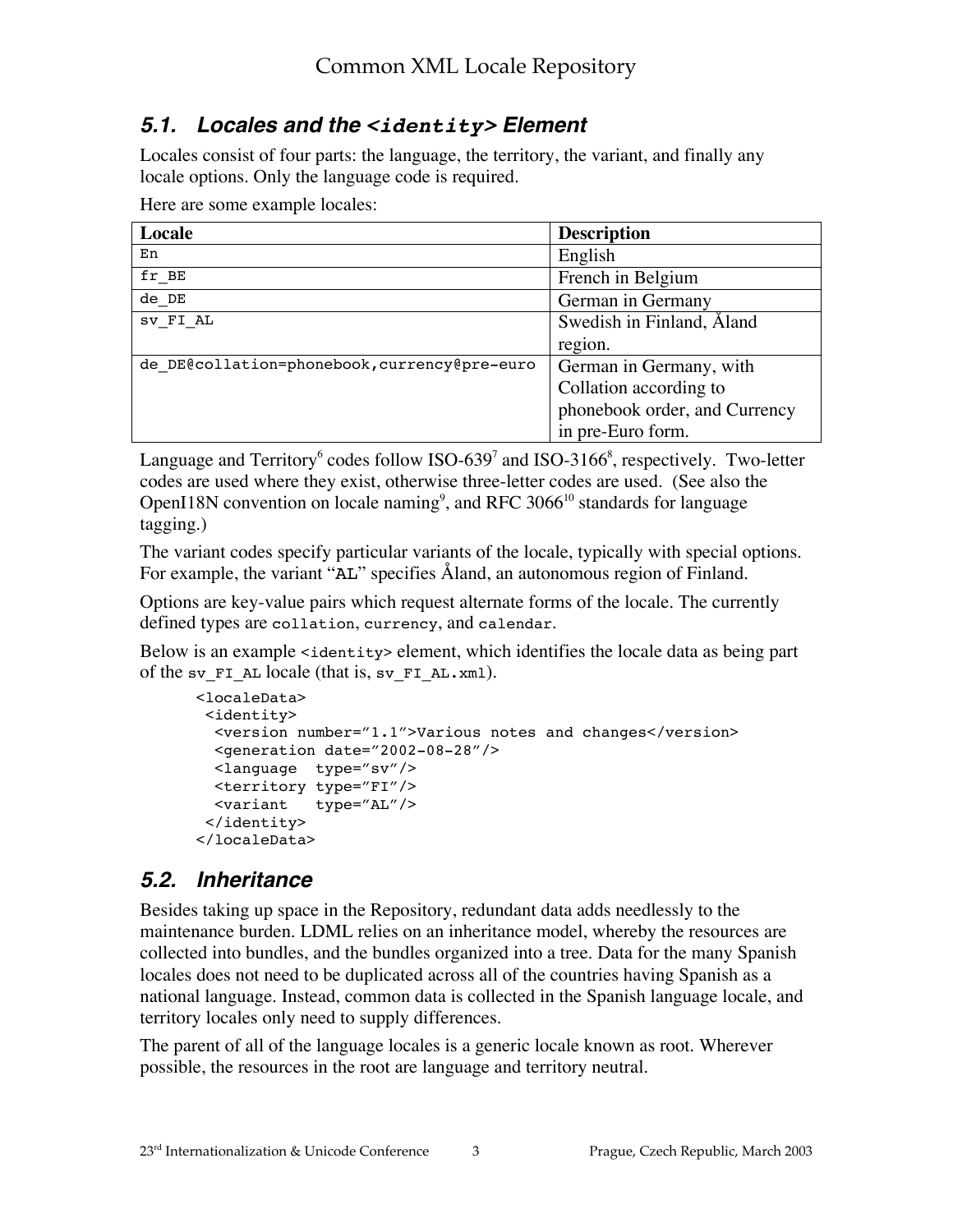Given a particular locale id "en\_US\_someVariant", the search chain for a particular resource is the following:

en US someVariant  $\rightarrow$  en US  $\rightarrow$  en  $\rightarrow$  root

In some cases, the searching is done within a resource. For example, with calendars (discussed below), all non-Gregorian calendars inherit their data from the Gregorian class.

Where this inheritance relationship is not supported by a target system, such as with POSIX, the data logically should be fully resolved in converting to a format for use by that system, by adding *all* inherited data to each locale data set.

In addition, the locale data does not contain general character properties that are derived from the Unicode Character Database data (UCD $^{11}$ ). That data being common across locales, it is not duplicated in the repository. Constructing a POSIX locale from the following data requires use of that data. In addition, POSIX locales may also specify the character encoding, which requires the data to be transformed into that target encoding.

# **5.3. Aliasing**

The contents of any element can be replaced by an alias, which points to another source for the data. The resource is to be fetched from the corresponding location in the other source.

The following example demonstrates a locale "zh\_HK" which has a collation element aliased to "zh\_TW". Both locales use Traditional Chinese collation, which has a considerable disk footprint.

```
<localeData>
   <identity>
     <language type="zh"/><territory type="HK"/>
   </identity>
   <collations>
     <alias source="zh_TW"/>
   </collation>
</localeData>
```
# **5.4. type Attribute**

Any element may have a type specifier, to indicate an alternate resource that can be selected with a matching type=option in the locale id modifiers, or be referenced by a default element of the form <default type="xxx">. The following example demonstrates multiple elements of different types used to select differing number formats.

```
<numberFormats>
     <default type="scientific"/>
     <numberFormatStyle type="decimal">...</numberFormatStyle>
     <numberFormatStyle type="percent">...</numberFormatStyle>
     <numberFormatStyle type="scientific">...</numberFormatStyle>
</numberFormats>
```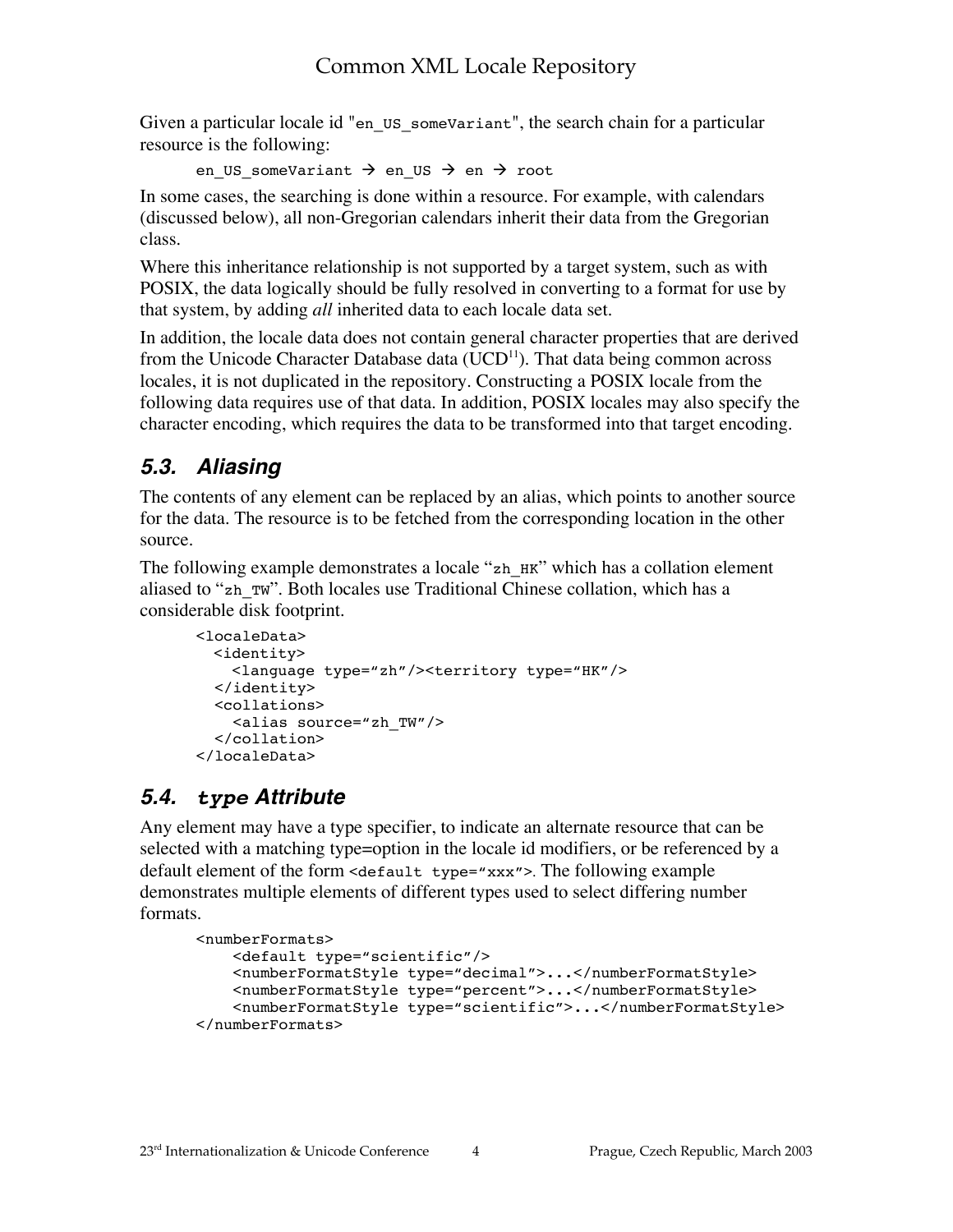## Common XML Locale Repository

| key       | type          | <b>Description</b>                                   |
|-----------|---------------|------------------------------------------------------|
| collation | phonebook     | For a phonebook-style ordering (used in German).     |
|           | pinyin        | Pinyin order for CJK characters                      |
|           | traditional   | For a traditional-style sort (as in Spanish)         |
|           | stroke        | Stroke order for CJK characters                      |
|           | direct        | Hindi variant                                        |
|           | posix         | A "C"-based locale.                                  |
| currency  | euro          | For data using the Euro currency                     |
|           | pre-euro      | For data using older currency.                       |
| calendar  | gregorian     | (default)                                            |
|           | arabic        | Astronomical Arabic                                  |
|           | chinese       | <b>Traditional Chinese calendar</b>                  |
|           | civil-arabic  | Civil (algorithmic) Arabic calendar                  |
|           | hebrew        | <b>Traditional Hebrew Calendar</b>                   |
|           | japanese      | Imperial Calendar (same as Gregorian except for the  |
|           |               | year, with one era for each Emperor)                 |
|           | thai-buddhist | Thai Buddhist Calendar (same as Gregorian except for |
|           |               | the year)                                            |

The currently defined optional key/type combinations include:

#### **5.5. draft and standard Attributes**

Any element may be marked with draft="true" to indicate data that has not yet been verified. The following example shows an entire locale which is in draft stage:

<localeData draft="true"> … </localeData>

Similarly, the standard= attribute denotes any element with data designed to conform to a particular standard. It may be a single string, or a comma separated list.

```
<collation standard="MSA 200:2002"> …
<dateFormatStyle type="decimal" standard="ISO 8601,
http://www.iso.ch/iso/en/CatalogueDetailPage.CatalogueDetail?CSNU
MBER=26780&ICS1=1&ICS2=140&ICS3=30,DIN 5008">
```
### **5.6. Data Access**

Data in the repository can be accessed via http. Given a base address for the repository, a URL can be constructed requesting data by version, platform, and locale. For example, if the base URL is "http://openi18n.org/locale" and the platform is "icu", a URL could be constructed such as:

```
http://openi18n.org/locale/icu/de_DE.xml?version=2.2&currency=pre-euro
This URL will request the German (in Germany) locale data, of version 2.2, and it will
request that all <currency> elements returned have a matching type="pre-euro"
attribute.
```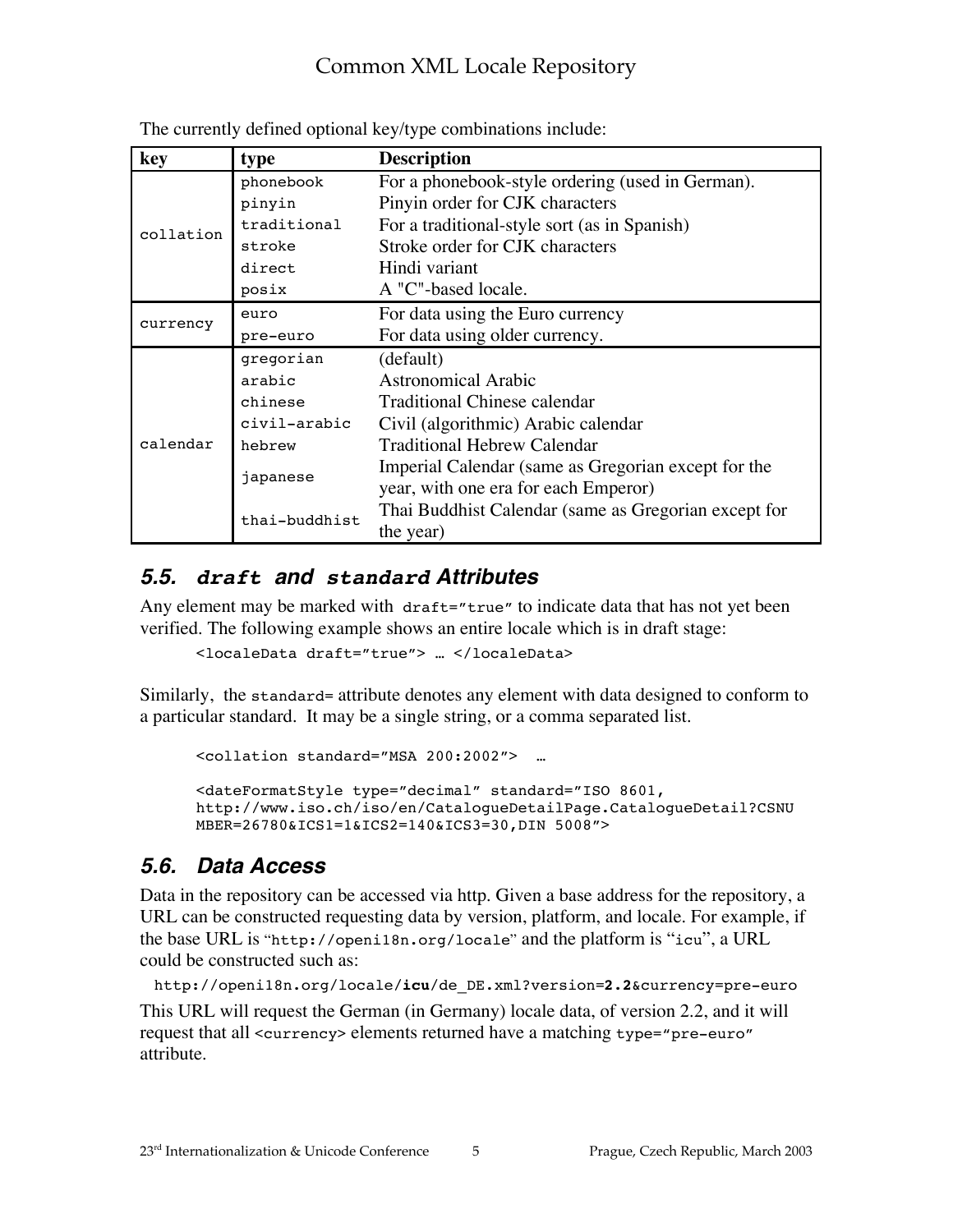## **5.7. <calendars> Element**

This element contains multiple <calendar> elements, each of which specifies the fields used for formatting and parsing dates and times according to the given calendar. The month names are identified numerically, starting at 1. The day names are identified with short strings, since there is no universally accepted numeric designation.

Many calendars will only differ from the Gregorian calendar in the year and era values. For example, the Japanese calendar will have many more eras (one for each Emperor), and the years will be numbered within that era. All other calendars inherit from the Gregorian calendar (which must be present), so only the differing data will be present. Calendars are distinguished by the 'class' attribute, which identifies which class of calendar it is, such as Gregorian, Japanese, and so on.

The following example shows a condensed Gregorian calendar definition, and a portion of the Japanese calendar definition for comparison:

```
 <calendars>
  <calendar class="gregorian">
       <monthNames>
           <month type="1">January</month>
           <month type="2">February</month>
       </monthNames>
       <dayNames>
           <day type="sun">Sunday</day>
           <day type="mon">Monday</day>
       </dayNames>
       <eras>
           <eraAbbr>
               <era type="0">BC</era>
               <era type="1">AD</era>
           </eraAbbr>
       </eras>
       <dateFormats>
           <default type="medium"/>
           <dateFormatStyle type="full">
                <dateFormat>
                    <pattern>EEEE, MMMM d, yyyy</pattern>
                </dateFormat>
           </dateFormatStyle>
           <dateFormatStyle type="medium">
                <default type="DateFormatsKey2">
                <dateFormat type="DateFormatsKey2">
                    <pattern>MMM d, yyyy</pattern>
                    <displayName>DIN 5008 (EN 28601)</displayName>
                </dateFormat>
                <dateFormat type="DateFormatsKey3">
                    <pattern>MMM dd, yyyy</pattern>
                </dateFormat>
           </dateFormatStyle>
       </dateFormats>
  </calendar>
```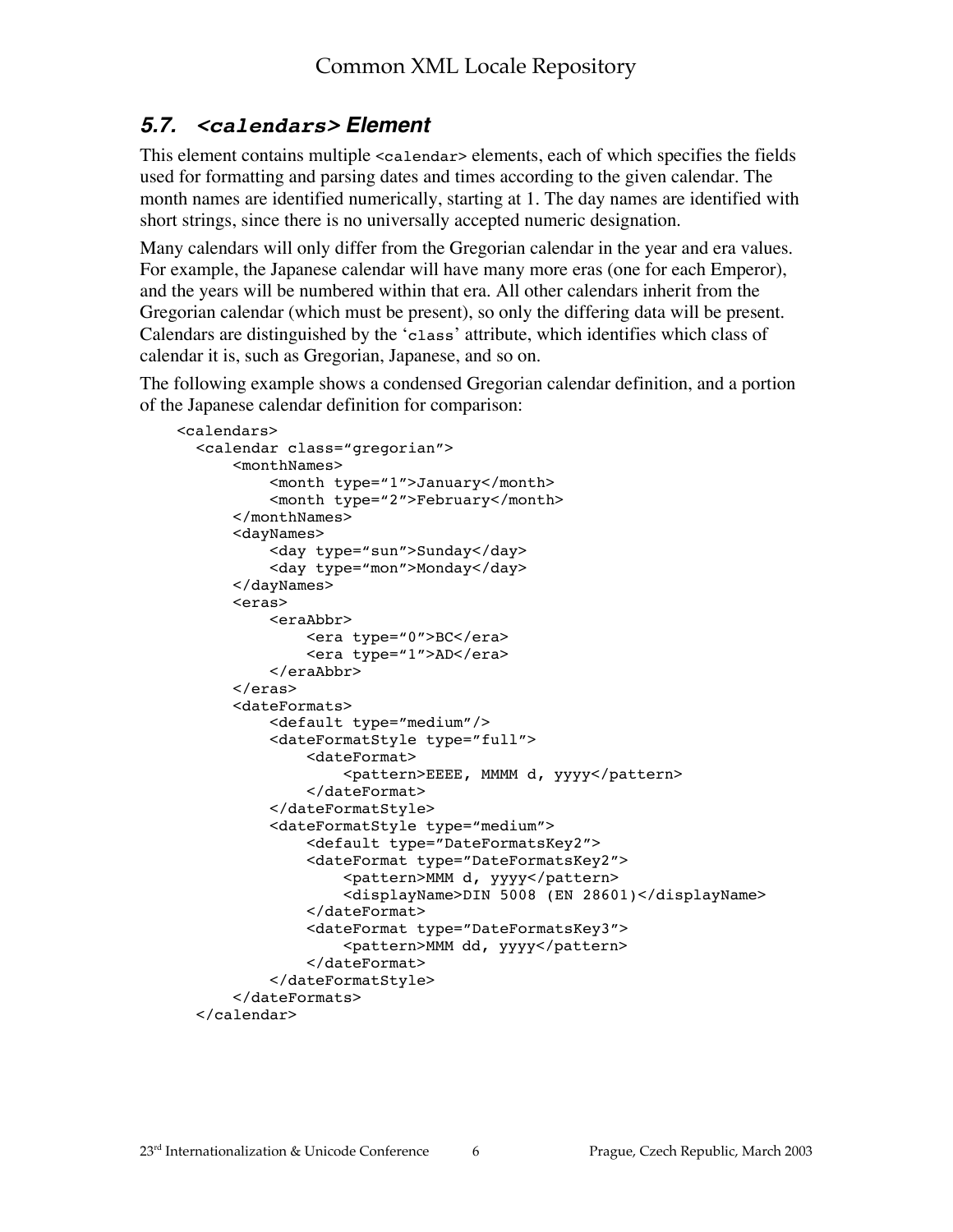```
<calendar class="japanese">
       <eras>
            <eraAbbr>
                <era type="0">Taika</era>
                <era type="1">Hakuchi</era>
            </eraAbbr>
       </eras>
  </calendar>
 </calendars>
```
### **5.8. <numbers> Element**

This element supplies information for formatting and parsing numbers and currencies. It has three sub-elements: <symbols>, <numberFormats>, and <currencies>.

The <symbols> element gives information about the textual representation of individual components of a formatted number, such as digits, separators, and signs.

```
<symbols>
       <decimal>.</decimal>
       <group>,</group>
       <list>;</list>
       <percentSign>%</percentSign>
       <nativeZeroDigit>0</nativeZeroDigit>
       <patternDigit>#</patternDigit>
       <plusSign>+</plusSign>
       <minusSign>-</minusSign>
       <exponential>E</exponential>
       <perMille>‰</perMille>
       <infinity>∞</infinity>
      <nan></nan></symbols>
```
Patterns for formatting and parsing numbers are contained under the  $\alpha$  numberFormats element, which contains one or more <numberFormat> elements. These are distinguished by the type attribute. Common types are decimal, percent, scientific, and currency. The international currency symbol,  $\alpha$ , is replaced with the national currency symbol located in the appropriate <currencies> element.

```
<numberFormats>
   <numberFormatStyle type="decimal">
     <numberFormat type="long">
       <pattern type="positive">#,##0.###</pattern>
       <pattern type="negative">-#,##0.###</pattern>
     </numberFormat>
   </numberFormatStyle>
   <numberFormatStyle type="percent">
     <numberFormat type="short">
       <pattern type="positive">#,##0%</pattern>
     </numberFormat>
   </numberFormatStyle>
```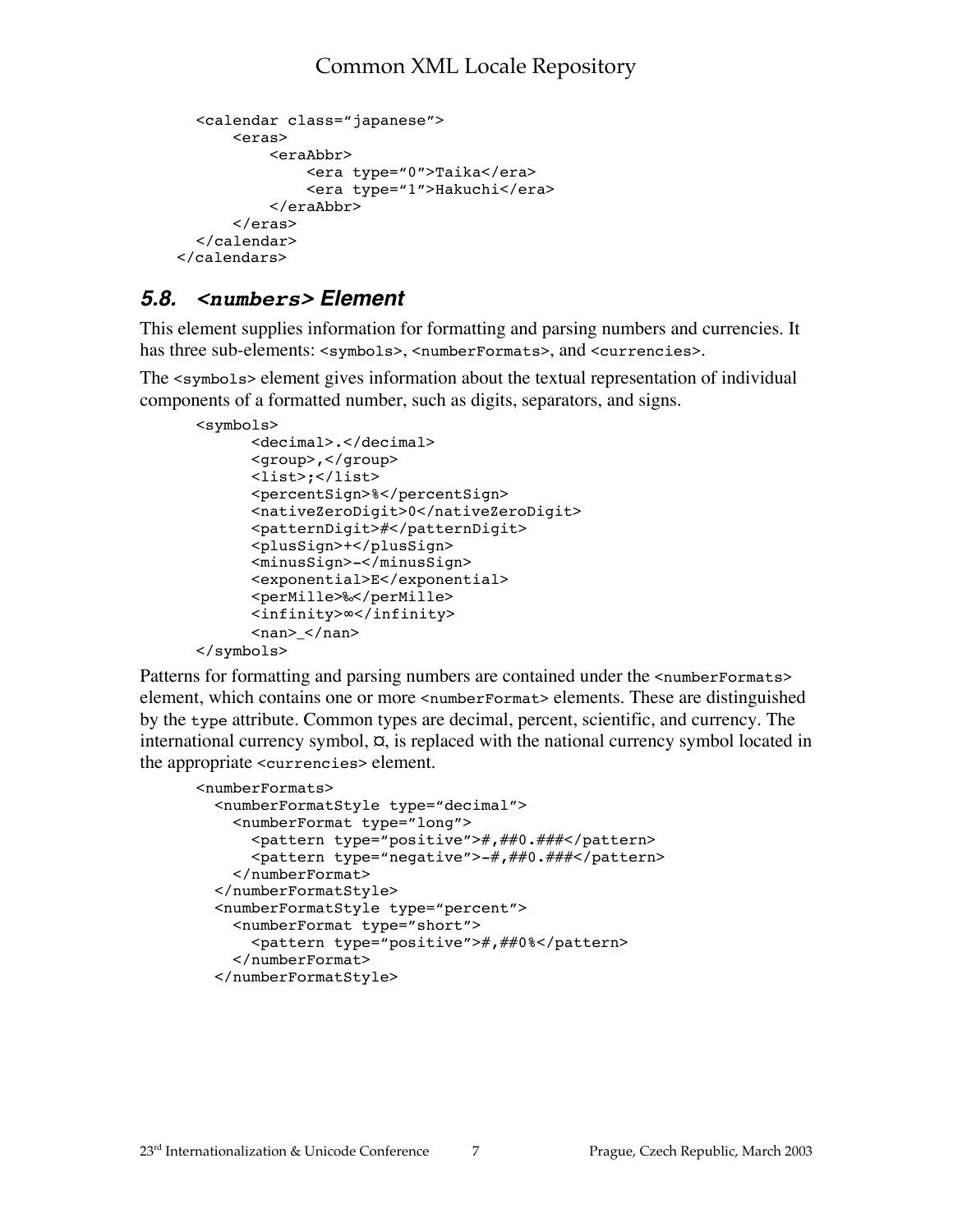### Common XML Locale Repository

```
 <numberFormatStyle type="currency">
    <numberFormat type="medium">
       <special owner="http://www.openoffice.org"
              msgid="FixedFormatstype9"
              usage="FIXED_NUMBER" formatindex="4"/>
      \epsilon <pattern type="positive">\alpha #,##0.00; </pattern>
      \epsilon <pattern type="negative">(\alpha #,##0.00)</pattern>
      </numberFormat>
   </numberFormatStyle>
</numberFormats>
<currencies>
     <default type="USD"/>
     <currency type="USD">
         <displayName>dollar</displayName>
         <symbol>$</symbol>
     </currency>
     <currency type ="JPY">
         <displayName>yen</displayName>
         <symbol>¥</symbol>
     </currency>
</currencies>
```
### **5.9. <collations> Element**

The <collations> element contains one or more <collation> elements, and provides information about linguistic collation (sorting) of text. The base (root) locale is defined to have collation behavior according to the Unicode Collation Algorithm (UTS  $\#10$ )<sup>12</sup>, and all other locales have collation rules which are defined in terms of tailorings (deltas) relative to the UCA.

Below is a partial example taken from the Swedish tailorings, which defines characters that sort following 'Z'.

```
<collation>
  <base UCA='3.1.1'>
" <settings caseLevel="on"/>
" <rules>
         <reset>Z</reset>
         <p>æ</p>
        <t>R</t>
        <t>aa</t> <t>aA</t>
        <t>Aa</t> <t>AA</t>
 ...
   </rules>
</collation>
```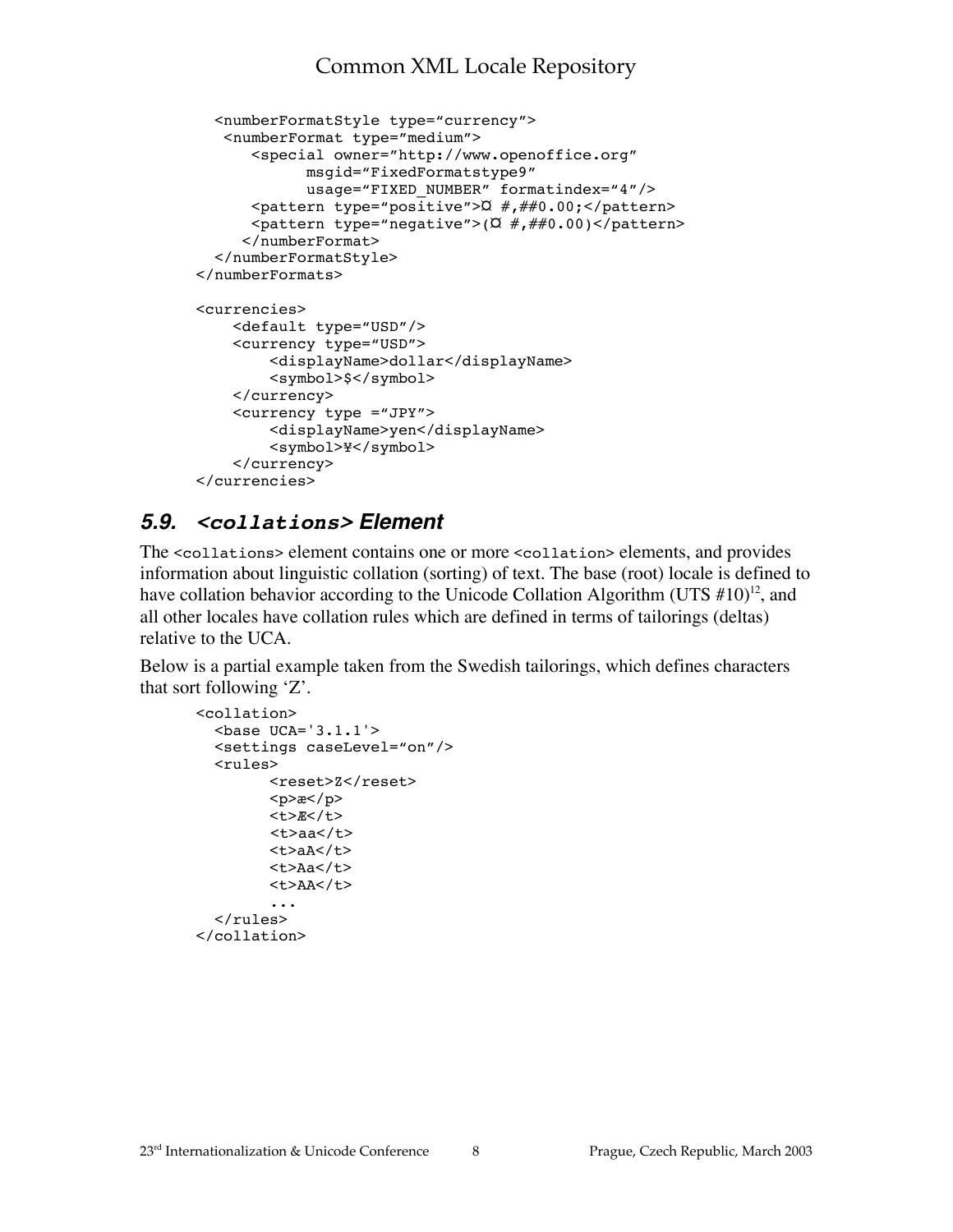### **5.10. <special> Element**

The <special> element may occur anywhere, and allows for arbitrary additional annotation and data that is platform-specific. It has one required attribute, which specifies the owner of the special data. For uniqueness, that owner is specified by means of a URL.

The following example demonstrates the inclusion of transform (transliteration) data, which is used by ICU, but not part of the LDML spec.

```
<special owner="http://oss.software.ibm.com/icu/">
   <transforms>
    <transform type="Latin">
    x \# x 03B1; x 1; a ; x \# x 0391; x 1; A ;
    & #x03B2; & 1t; v; & #x0392; & 1t; V;
   </transform>
   </transforms>
</special>
```
### **5.11. Other Elements**

For more detail about these elements, please see the LDML specification.

#### **<displayName>**

a translated name that can be presented to users when discussing the particular service, for example, in a GUI

#### **<localizedPatternChars>**

translated replacements for date format pattern characters (e.g. 'm' for month, etc.) for display use

#### **<timeZoneNames>**

translated time zone names

#### **<delimiters>**

common delimiters for bracketing, such as quotation marks

#### **<encodings>**

information helpful in picking among character encodings used for the locale

#### **<layout>**

specifies general document-layout features

#### **<localeDisplayNames>**

translated names for scripts, languages, countries, and variants

#### **<measurement>**

specifies the measuring system in use, for example, "metric"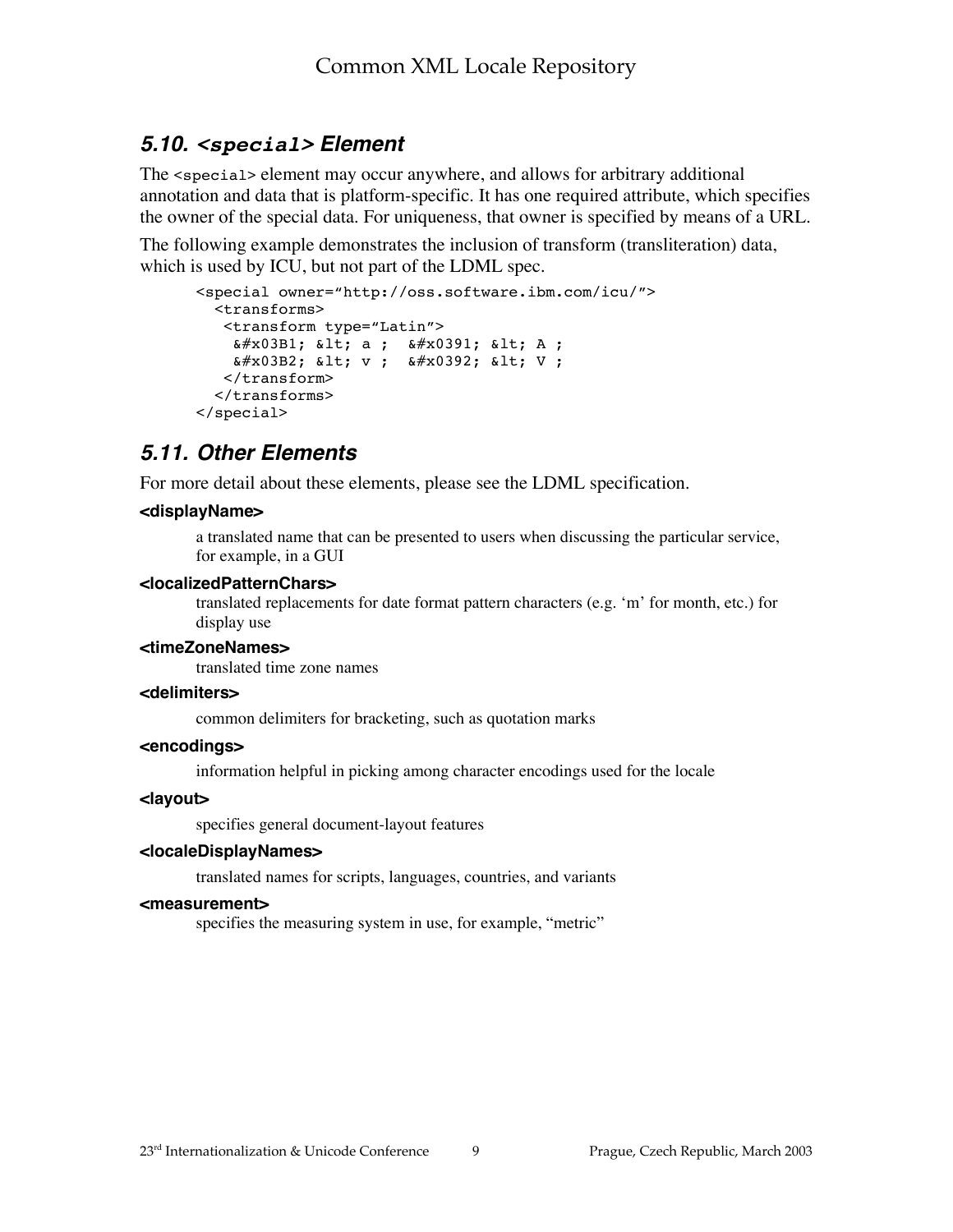# **6. Design Decisions**

Rather than use attributes, LDML often uses elements in many situations. For example, rather than have multiple <numberFormat> elements, all patterns could be represented with attributes:

<numberFormats decimalFormat="0.##" percentFormat="#,##0%">

Although this appears to be more compact, there are a number of difficulties.

- o Inheritance becomes more complex, because not only elements, but individual attributes must be processed.
- o Programmatic processing of the data is difficult, because attribute names must be special cased whereas multiple elements are easier to enumerate.
- $\circ$  Attribute values are normalized (see XML<sup>13</sup>), and therefore line breaks and spaces would be collapsed, changing the meaning of the data.

# **7. Open Issues**

The LDML specification is currently in Draft stage, pending OpenI18N steering committee final approval. (As this paper is based on a working version of that draft, elements and attributes are subject to change.)

The possibility of different input (parsing) and output (formatting) symbols has been discussed, to allow greater flexibility of user input.

The process for vetting data, and the mechanism for labeling data as valid, have not been defined yet. The current proposal is to identify data according to who (what organization) has vetted it. Data which is not marked as vetted, should be considered experimental. Another open issue is what to do with locales which are partially correct, and whether the valid label should be applied on a per-locale or a per-element basis.

The versioning and release process of the repository has not been finalized.

Plans are to obtain OpenI18N Steering Committee approval of the draft spec in early 2003. Planned call-for-public-review will go out by the first quarter of 2003.

First release (1.0) is planned by the second or third quarter, 2003. More details to follow.

Open up the process for future collaborations. For now, the website, CVS repository for read access, and newsgroups are available.